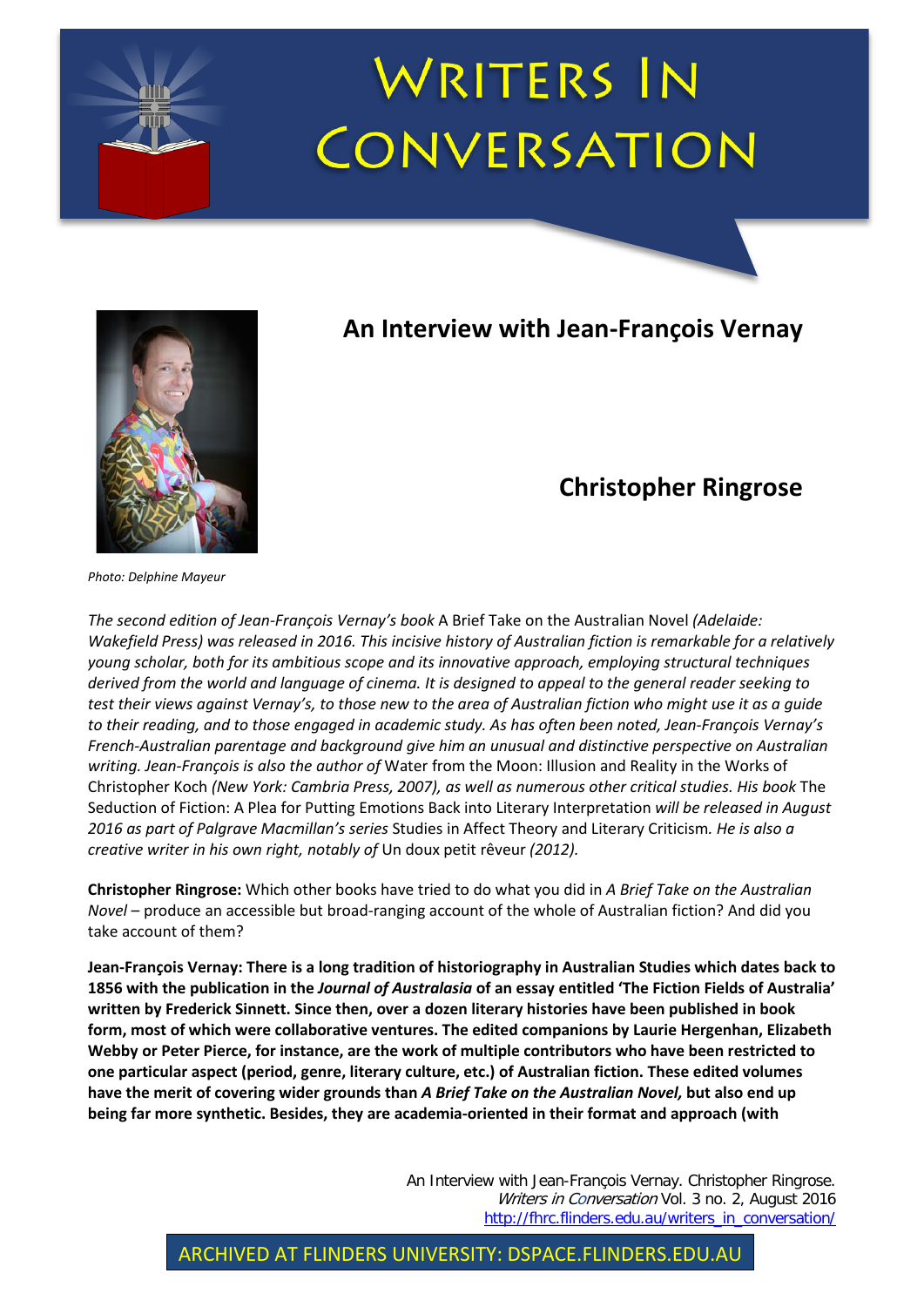**extensive footnotes), which is not my take. I wanted to opt for a fun approach to Australian fiction so as to inform the non-specialists and give them a bird's eye view of the evolution of the Australian novel from 1831 to the present. I think it is fair to say that, with a few exceptions,[1](#page-1-0) there has perhaps been a neglect in the dissemination of research in Australian fiction in book format, a lesser concern on the part of academics to make Australian writers more accessible to a broader readership, let alone to an international non-academic public.** 

**Needless to say, I have taken my colleagues' research into account, and my select bibliography attests to that. With such a project, you are bound to fall within a literary tradition in which every contribution helps, even the ones from outsiders such as Nicholas Birns and myself.** 

**CR:** As you mentioned those who are 'outsiders' to a national literature – you deal with the issue of globalisation and literature at various times in *A Brief Take*. Is the idea of a 'national literature' becoming less significant in the twenty-first century? I think you are always concerned to show how Australian writing swam in wider, international currents?

**JFV: From an outsider's perspective, the idea of 'a national literature' appears to be somewhat of an obsession on home grounds. Showing how Australian identity transpires in the fiction of, say, Tim Winton, is of less interest to me but I will not hesitate to detect in passing a metaphor of the Republican debate in Antoni Jach's** *The Weekly Card Game* **(1994), as being part of a larger analysis of boredom in this debut novel. No matter what part of the world a work of fiction comes from, I always engage with it on its own terms, that is with the critical apparatus of a trained professional reader[2](#page-1-1) trying to find quirky angles to discuss fiction. I wouldn't go as far as to say that the idea of a national literature is becoming less significant in the twenty-first century, but it seems that a lot of recent academic work in the field shows that globalisation has inspired new directions in the study of Australian fiction.** 

**CR:** So how important is regionalism in your sense of the Australian novel – Tim Winton and the West ... Melbourne writers etc.?

**JFV: Regionalism is to be primarily thought of as the scope some Australian writers have chosen for their literary projects. Readers will not go to Alexis Wright's** *Carpentaria* **(2006) just to find out about the Gulf of Carpentaria or even about the Northern Territory at large – they can read that in a travel book if they are looking for bold facts or real life experiences; nor did Alexis Wright choose Carpentaria with an agenda to promote the region. Territory resonates with history and other writerly concerns and therefore represents one fraction of the complexity of a literary work. However, perhaps Melburnians might have a better immersive experience – and therefore an enhanced appreciation – of plots like that of Tsiolkas's** *Loaded* **(1995), A.L. McCann's** *Subtopia* **(2005) and some of Tony Birch's short stories in**  *Father's Day* **(2009) because they might relate to the locales depicted in these narratives and draw a parallel with their own experiences of such places.** 

 $\overline{a}$ 

\_\_\_\_\_\_\_\_\_\_\_\_\_\_\_\_\_\_\_\_\_\_\_\_\_\_\_\_\_\_\_\_\_\_\_\_\_\_\_\_\_\_\_\_\_\_\_\_\_\_\_\_\_\_\_\_\_\_\_\_\_\_\_\_\_\_\_\_\_\_\_\_\_\_\_\_\_\_\_\_\_\_\_\_\_

An Interview with Jean-François Vernay. Christopher Ringrose. Writers in Conversation Vol. 3 no. 2, August 2016 [http://fhrc.flinders.edu.au/writers\\_in\\_conversation/](http://fhrc.flinders.edu.au/writers_in_conversation/)

<span id="page-1-0"></span><sup>&</sup>lt;sup>1</sup> Such as the literary history by Ken Goodwin and the two monographs by Ken Gelder and Paul Salzman.

<span id="page-1-1"></span><sup>2</sup> See Vernay's professional reader/ non-professional reader distinction in Chapter 1 of his forthcoming book *The Seduction of Fiction: A Plea for Putting Emotions Back into Literary Interpretation* (New York: Palgrave Macmillan, 2016), translated by Dr. Carolyne Lee.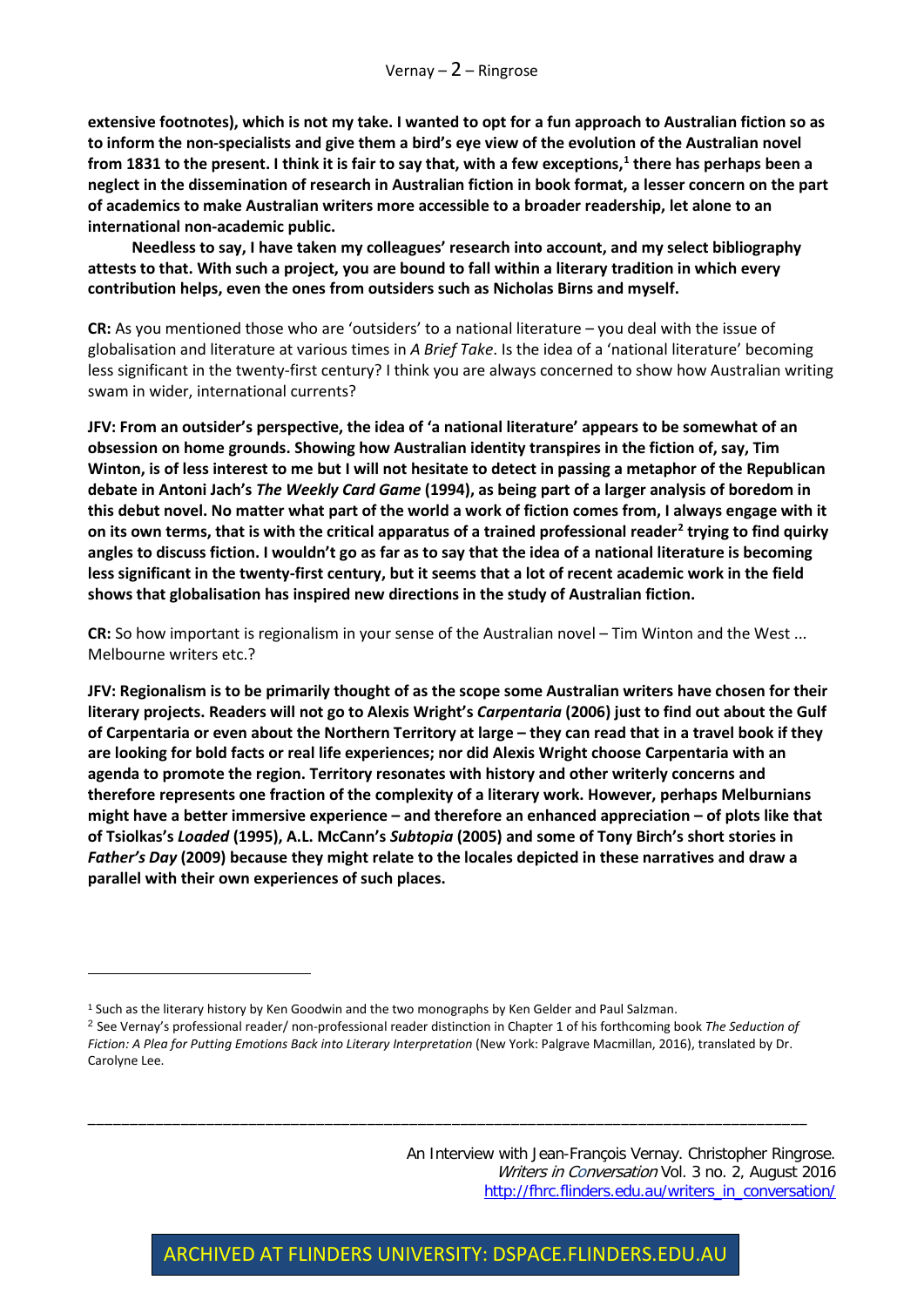**CR:** Your book takes readers back to the very beginnings of Australian fiction. Is your interest in nineteenthcentury novels largely 'historical', or do you regard them as living classics that you would like to re-read?

**JFV: How could you build a potted literary history without even taking into account the foundations? Nevertheless, I'm afraid my interest in nineteenth-century novels is indeed largely historical. I must admit that I specialise in contemporary fiction for a good reason. I am far more attuned to the pulse of Australian society on which I enjoy keeping my finger than to dusting antiques. [Laughter] All jokes aside, when you study the present it is often in the light of the past, so there is always an underlying interest in history, though one might perceive it as a secondary one.** 

**CR:** I would say that *A Brief Take on the Australian Novel* is theoretically-aware, using psychoanalytic, feminist, postmodern etc. concerns without being committed to a single over-arching one. Is that a fair summary?

**JFV: Yes, that's totally fair, as I have largely taken a cross-disciplinary approach. But a few bloggers have been quick in pointing out that** *A Brief Take* **does not come across as an academic treatise either. I didn't want it to sound too dry. I was very conscious about the attractiveness of the book when I wrote it, hence the playful cinematic approach. I wanted to share my enthusiasm for Australian fiction by eliciting incentive-generating emotions such as interest, curiosity and attraction. And I thought to myself: 'After all, why couldn't readers derive pleasure out of nonfiction as well?' And that essentially meant taking academic knowledge outside of university compounds and making it more palatable to a larger audience.** 

**CR:** As part of this project to share your enthusiasms, did your reading and research uncover any surprises – novelists you had not really been aware of before, or those you felt deserved to be better known in Australia and overseas?

**JFV: No matter how exhaustive you try to be in dealing with such a** 



**Herculean task, the sad truth is that you will systematically sideline writers – and they are probably the ones who deserve to be better known in Australia and overseas. I have discussed the prescriptive trend in my 'Teaser', so I won't elaborate on this. You need more than a lifetime to cover the grounds of the Australian novel, and 20 years is simply not enough. A lot of the novels I have read were not picked up with an intention of publishing** *A Brief Take on the Australian Novel***. The bulk of them have been read to get background information on Peter Carey, Christopher Koch and other writers that have been the subject of my academic articles or personal research on Australian fiction. But at some point, in 2008, I felt overwhelmed by all these notebooks, research material and thousands of Australian fiction books I had stocked in my library (which fortunately has since been culled down to 400 odd books – giving a second, third, fourth, etc. life to most of these titles, which are now blessed with new readers). So at this point, I felt I should synthesize all this in one form or another. And the French edition** *Panorama du roman australien des origines à nos jours* **(2009) shaped up almost by itself, effortlessly. It all fitted in naturally, like a jigsaw puzzle. The end result was the major surprise, i.e. realising I had managed to cover all this ground over the years, within the tight confines of my spare time.**

> An Interview with Jean-François Vernay. Christopher Ringrose. Writers in Conversation Vol. 3 no. 2, August 2016 [http://fhrc.flinders.edu.au/writers\\_in\\_conversation/](http://fhrc.flinders.edu.au/writers_in_conversation/)

\_\_\_\_\_\_\_\_\_\_\_\_\_\_\_\_\_\_\_\_\_\_\_\_\_\_\_\_\_\_\_\_\_\_\_\_\_\_\_\_\_\_\_\_\_\_\_\_\_\_\_\_\_\_\_\_\_\_\_\_\_\_\_\_\_\_\_\_\_\_\_\_\_\_\_\_\_\_\_\_\_\_\_\_\_